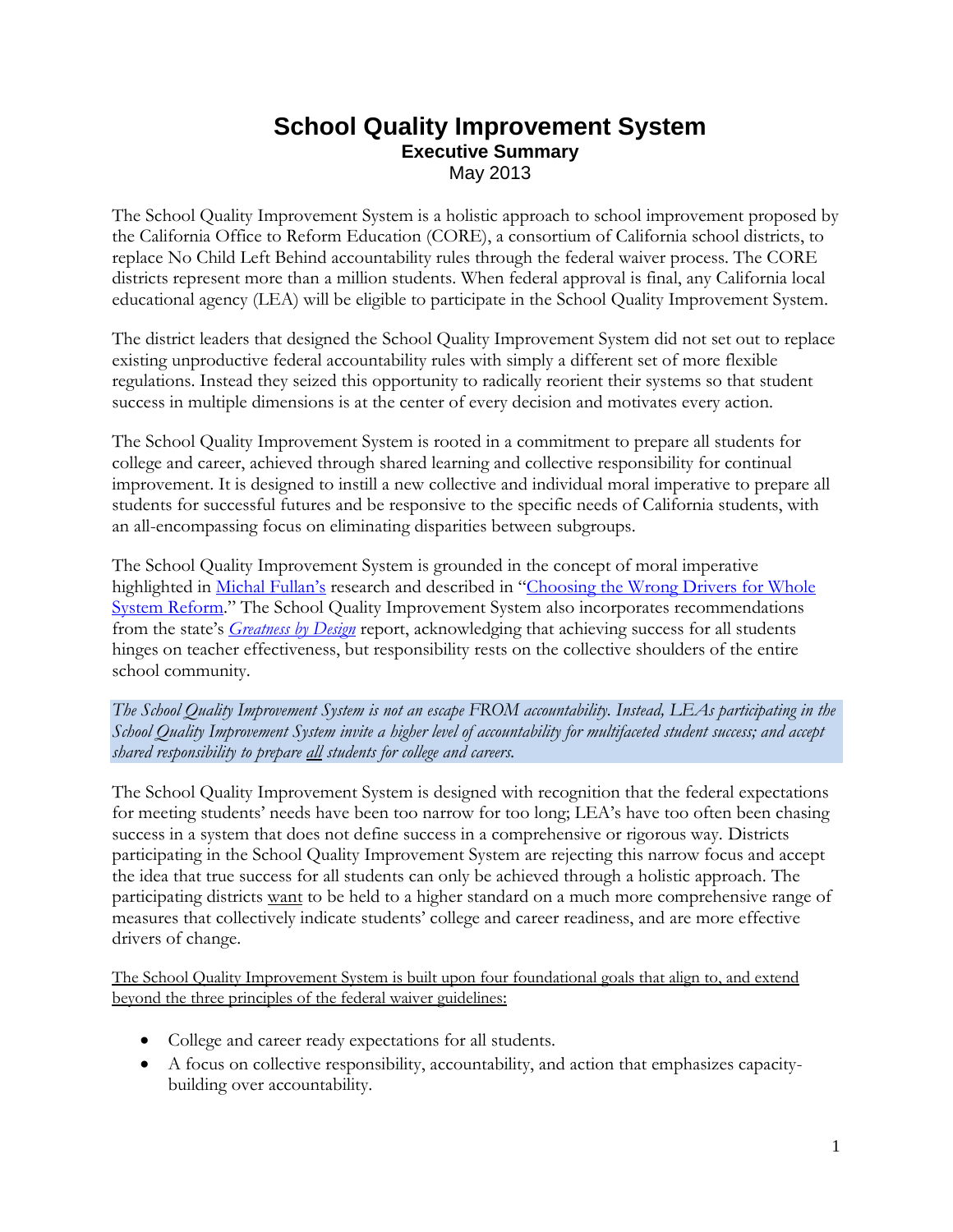- The development of intrinsic motivation for change through differentiated recognition, accountability, and support for schools.
- Focused capacity-building for effective instruction and leadership.

#### *Creativity, critical thinking, communication, and collaboration are needed to prepare students for college and careers.*

The School Quality Improvement System commitment to success for all students starts with a commitment to fully transition to the Common Core State Standards and aligned assessments by 2014-15. The Common Core State Standards will revolutionize how students learn in ways that prepare them for meaningful careers and participatory citizenship in the 21<sup>st</sup> Century. It will also revolutionize the way teachers teach. Putting the Common Core into practice will demand creativity, critical thinking, communication, and collaboration by both teachers and their students. This transition will encourage innovation, project based learning, and a focus on deeper learning by all educators.

## **Common Core State Standards Transition Timeline**



LEAs participating in the School Quality Improvement System are committed to hold themselves and each other accountable for student success on the Common Core State Standards, as measured by both absolute performance and growth over time. However significant research has found that by only focusing on academic success, the true picture of a student's college and career readiness is obscured. The School Quality Improvement System reorients schools' focus toward this holistic system of support and measures improvement in many more informative facets of college and career readiness.

It is equally important that high expectations for all students are coupled with system support to get them there. These supports include a positive school culture and climate, and assistance to help students develop additional skills beyond academic preparedness that are necessary to succeed in life. The School Quality Improvement System counts on the collective effort of the school, district, and community to value and measure multiple aspects of student success across academic, socialemotional, and culture and climate domains. It also counts on a collective ownership of success across these domains and a collective commitment to hold themselves and each other accountable for ensuring all students stay on track toward college and career readiness.

*True success for all students is achieved by serving the needs of the whole child and eliminating disparity and disproportionality on multiple critical measures.*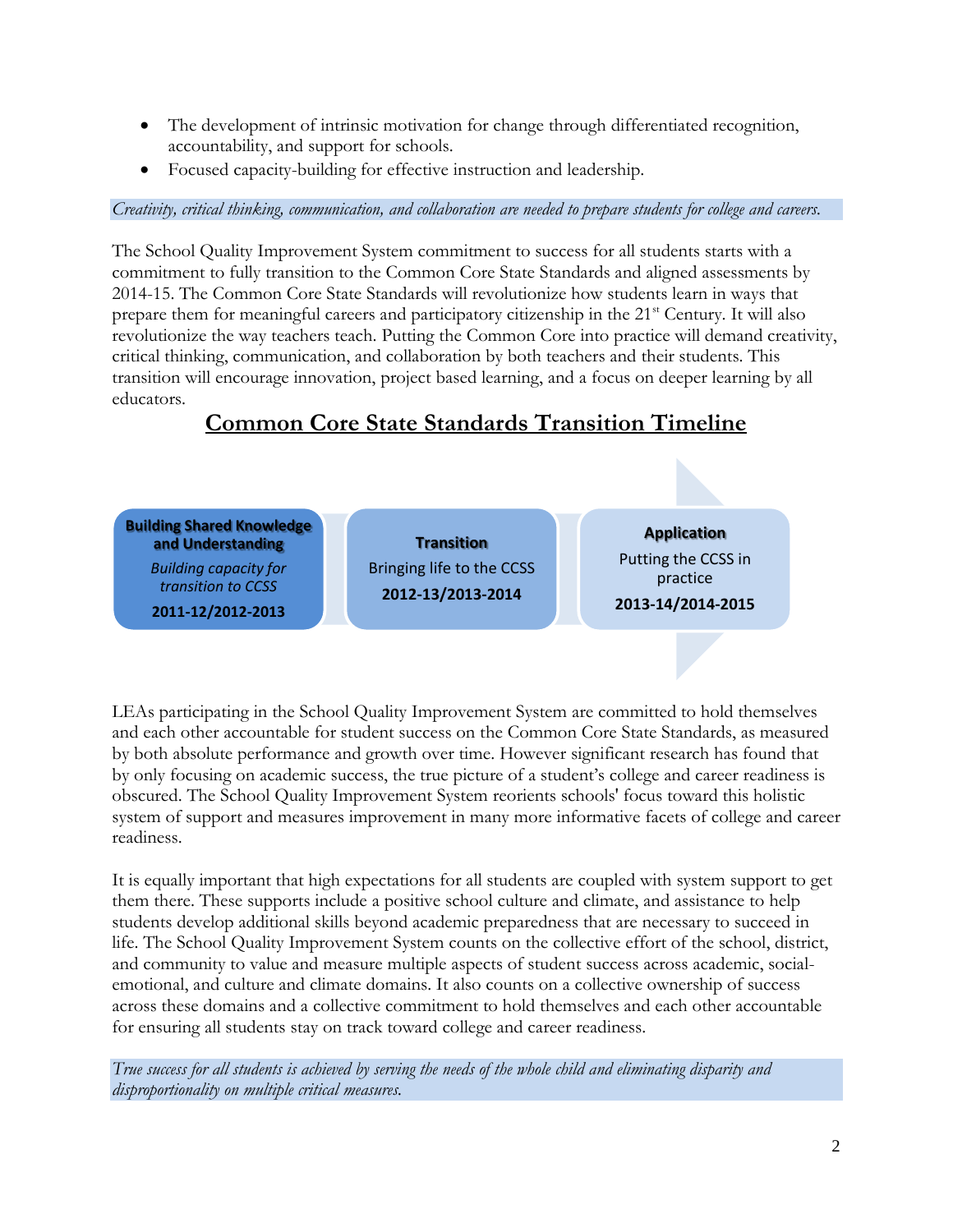While academic progress is critical, The School Quality Improvement System recognizes the importance of factors beyond academic preparedness, and values multiple measures of student success in social/emotional development, as well as the critical importance of a school's culture and climate.

The School Quality Improvement System includes annual expectations for progress as well as absolute levels of performance and growth. The accountability calculation that is at the heart of the School Quality Improvement System is the School Quality Improvement Index, which will provide a quantitative and holistic measure of school-level performance.

A central tenant of the School Quality Improvement System is that college and career readiness for all students can only be achieved if disparity and disproportionality are eliminated. This is why the minimum ("n-size") number of students necessary for inclusion of their subgroup performance in the School Quality Improvement Index is 20 students, as compared to 100 students under California's current federal accountability system. This change was not requested or required by the US Department of Education, but is done voluntarily by the CORE districts to ensure that a bright light is shown on achievement and support for traditionally underserved students at every school. With the change in subgroup "n" size to 20, across the current nine participating LEAs, schools will be held accountable for reporting progress of nearly 200,000 additional students, of whom a large percentage are African American, Latino, English Learner, or are students with disabilities.



# **School Quality Improvement Index**

When fully implemented during the 2015-16 school year, the School Quality Improvement Index will include points awarded across the following domains:

 **Academic Domain (60%):** Key indicators in this domain include: performance in Math, English Language Arts, and all other state-administered assessments such as science, history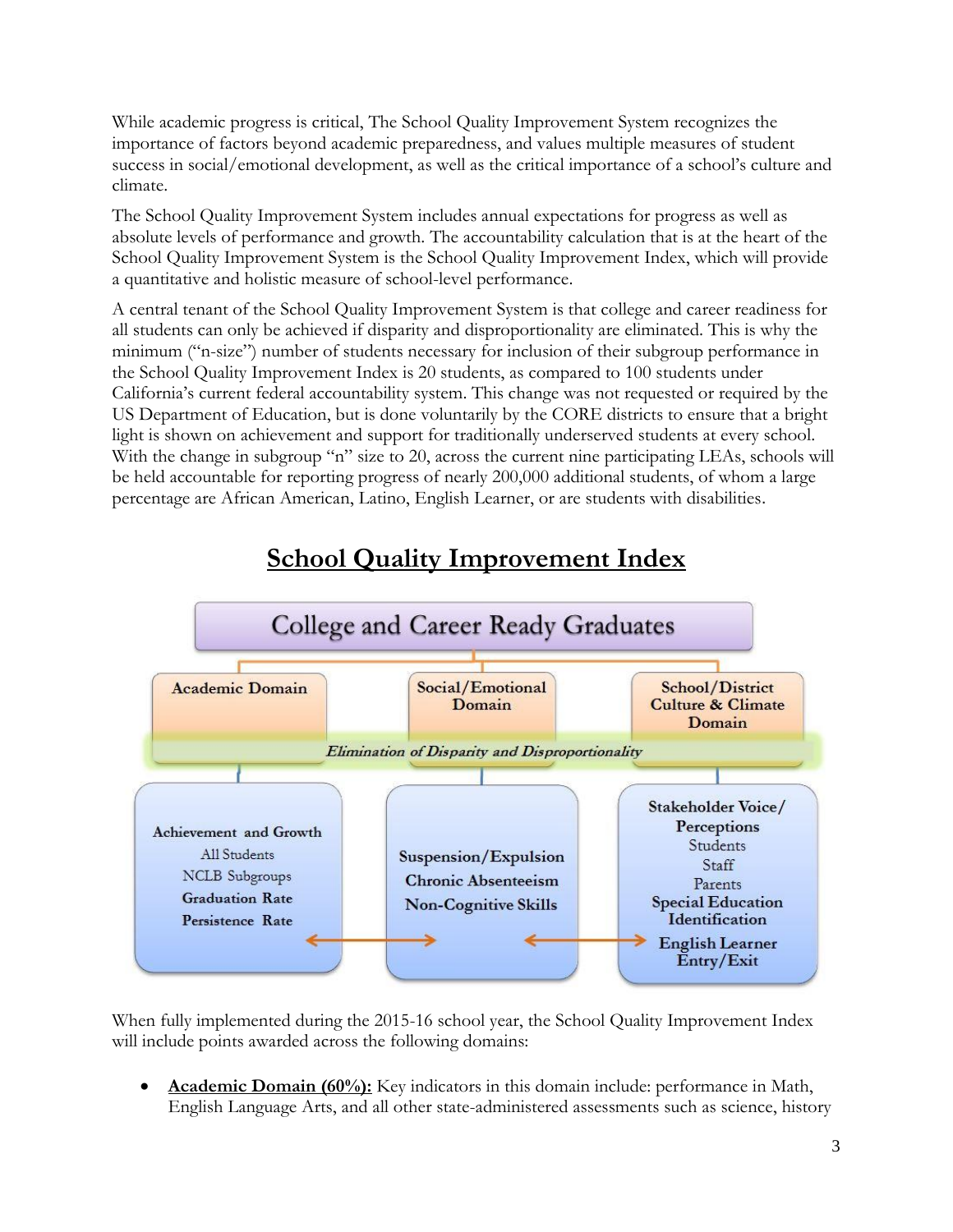and writing at certain grade levels; student growth as defined by the School Quality Improvement System; high school graduation rate, with points awarded for both the federally-defined 4-year cohort graduation rate, and 5- and 6-year rates; and middle school persistence rates defined as the percentage of graduated  $8<sup>th</sup>$  graders that go on to enroll in  $10^{th}$  grade.

- **Social-Emotional Domain (20%):** Factors include: chronic absentee rate; suspension/expulsion rate for the purposes of reducing disproportionality, and noncognitive factors (such as grit or resilience) for the "all students" group and all subgroups. Indicators will be determined and piloted during the 2013-14 school year.
- **Culture-Climate Domain (20%):** Factors include: school performance on student/staff/parent surveys; English Language Learner re-designation; and Special Education identification for the purposes of reducing disproportionality. Indicators will be determined and piloted during the 2013-14 school year.

#### *Meeting School Quality Improvement Goals will be an individual and collective responsibility for every person in every school and district.*

To achieve college and career readiness for all students and to eliminate disparity and disproportionality, all participating LEA's will also collect and share data far beyond what's necessary for federal accountability. These additional elements will include factors that are identified though research to be critical indicators of the ultimate success of students. Examples could be Prek information, middle school transitions, A-G completion rates, etc. This data will then be transparently shared, not with threats of sanction or reprisal, but out of a moral imperative to jointly ensure that schools are preparing each and every student to be college and career ready. If student or school performance is lagging on any of these indicators of success, it will be highlighted so that schools can make changes to keep student preparedness on course.

By sharing this data across all participating LEAs school and district personnel will begin to break out of traditional silos in order to work collectively for the betterment of all students. And by identifying and highlighting best practices and success within in our system, schools can better learn from the true experts – teachers in the classroom – about how to improve as a whole.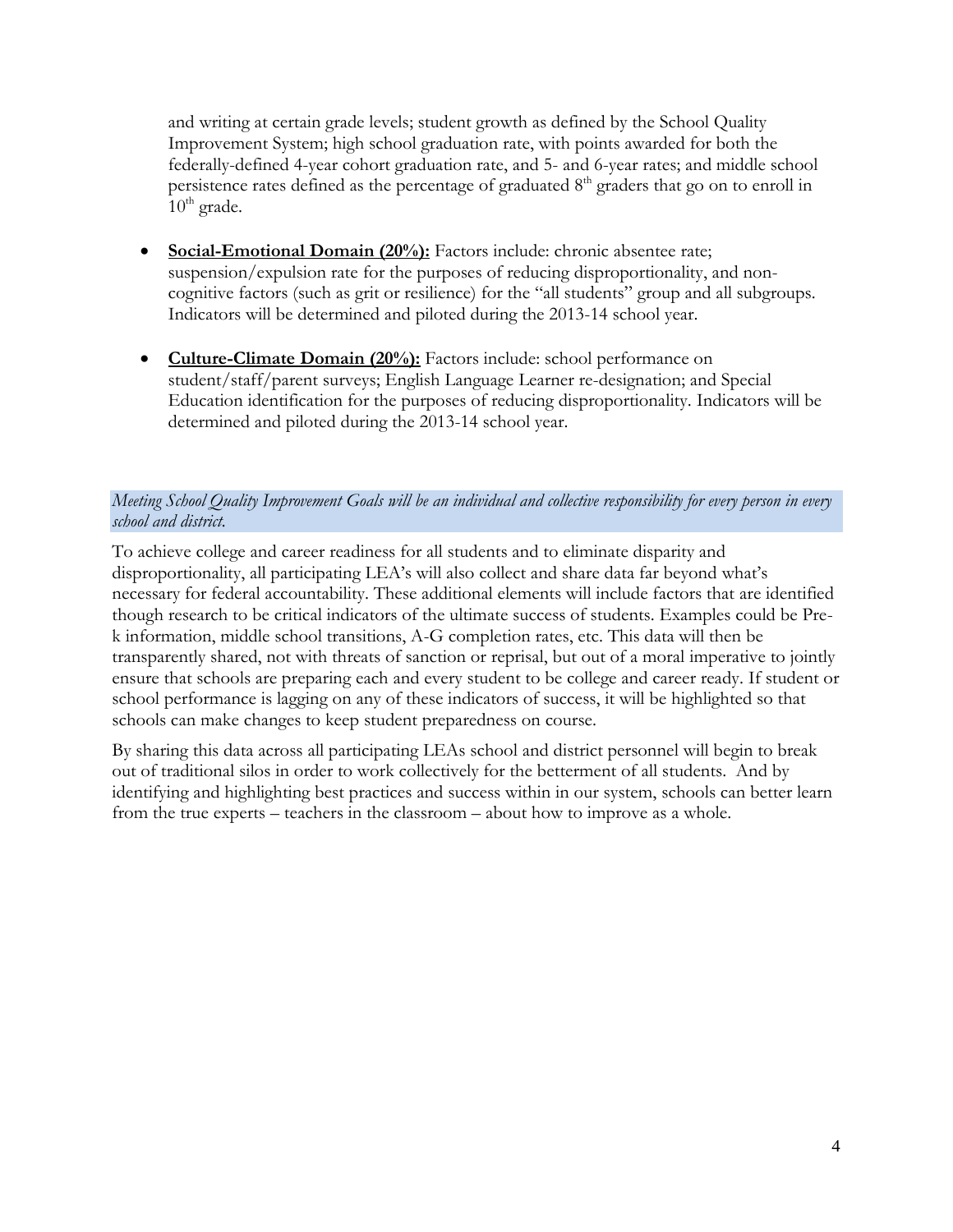

## **Dual Data Collection and Information System**

**Elimination of Disparity and Disproportionality**

All data to support continuous improvement in these domains will be shared so that participating LEAs can hold themselves and each other accountable for preparing every student for college and career, and develop cross-LEA collaborative relationships with a culture of excellence, continuous improvement, and collaboration.

*LEAs participating in the School Quality Improvement System expect success, but will be open and honest about failure in order to improve.* 

In the School Quality Improvement System, federally required "Annual Measurable Objectives" will be known as School Quality Improvement Goals. All schools will be held accountable for increasing graduation rates and for overall improvement in student achievement as well as improvement in closing achievement gaps among student subgroups through their total score on the School Quality Improvement Index. The consequence for a school or district falling short on their School Quality Improvement Goal is not a sanction but support and technical assistance offered by current partner school teachers and leaders that are seeing success with similar students measured by the School Quality Improvement System's accountability metrics. This is a paradigm shift away from a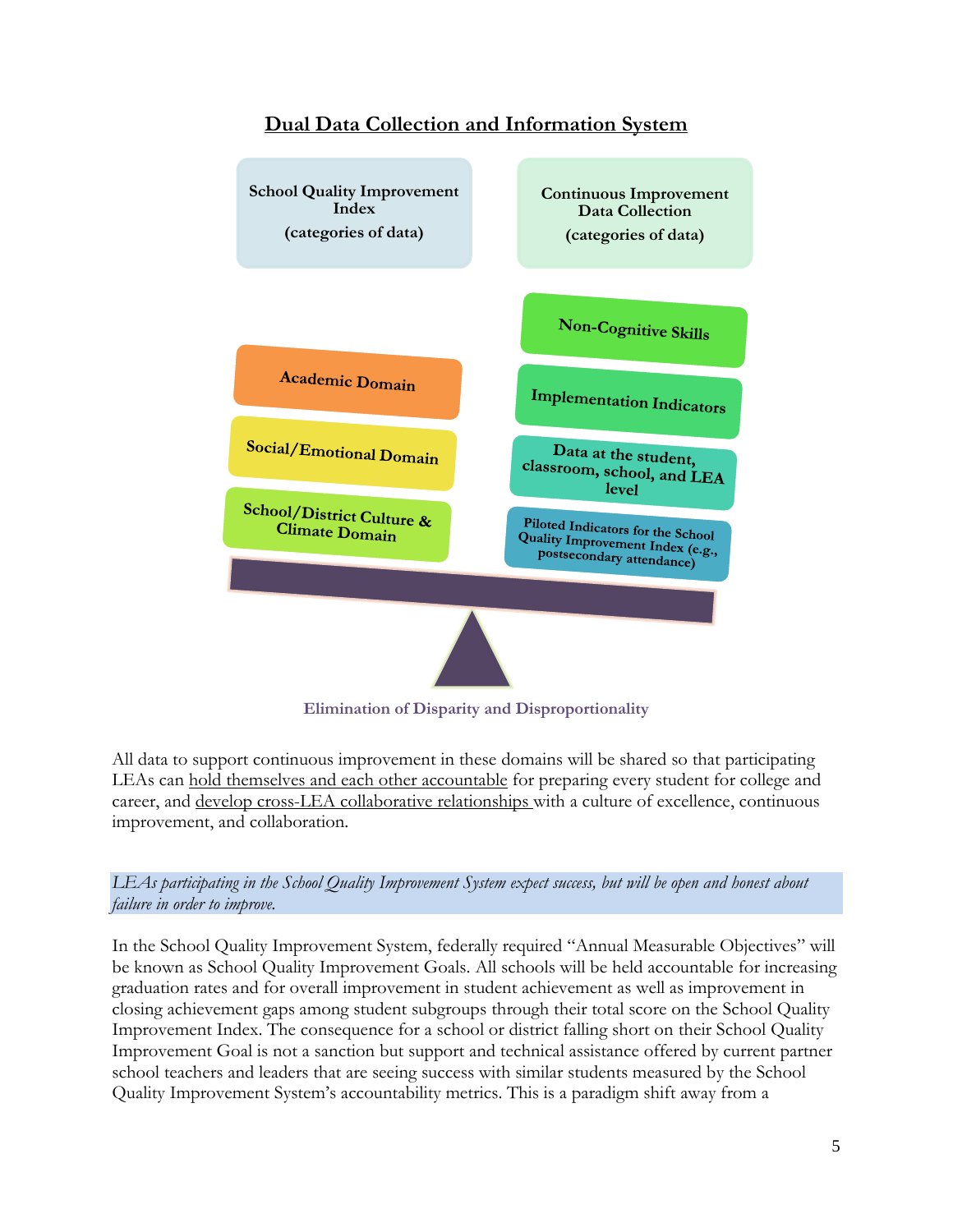compliance-based accountability system to one driven by the collective and individual responsibility to adhere to this new set of principles, with shared responsibility and support building from educator to educator, from school to school, and from district to district.

The School Quality Improvement System will identify schools having great success with increasing student achievement while closing achievement gaps. Those schools will be paired with schools with schools that are not making their School Quality Improvement Goals. In addition, the five percent of schools that significantly struggle over multiple years will engage in much more intensive intervention strategies to speed turnaround process and ensure that students at that site do not languish.

#### **School Quality Improvement System Pyramid of School Interventions**



### **CORE Pyramid of School Interventions**

*Educator effectiveness is the lynchpin of student success.* 

The School Quality Improvement System includes an expectation that every student deserves an effective teacher, and it is the collective responsibility of the school and district community to ensure that every teacher and principal is effective. Providing appropriate support and assistance for teachers is the overriding purpose of teacher effectiveness evaluations in the School Quality Improvement System, as recommended in the California Department of Education publication *[Greatness by Design](http://www.cde.ca.gov/eo/in/documents/greatnessfinal.pdf)*.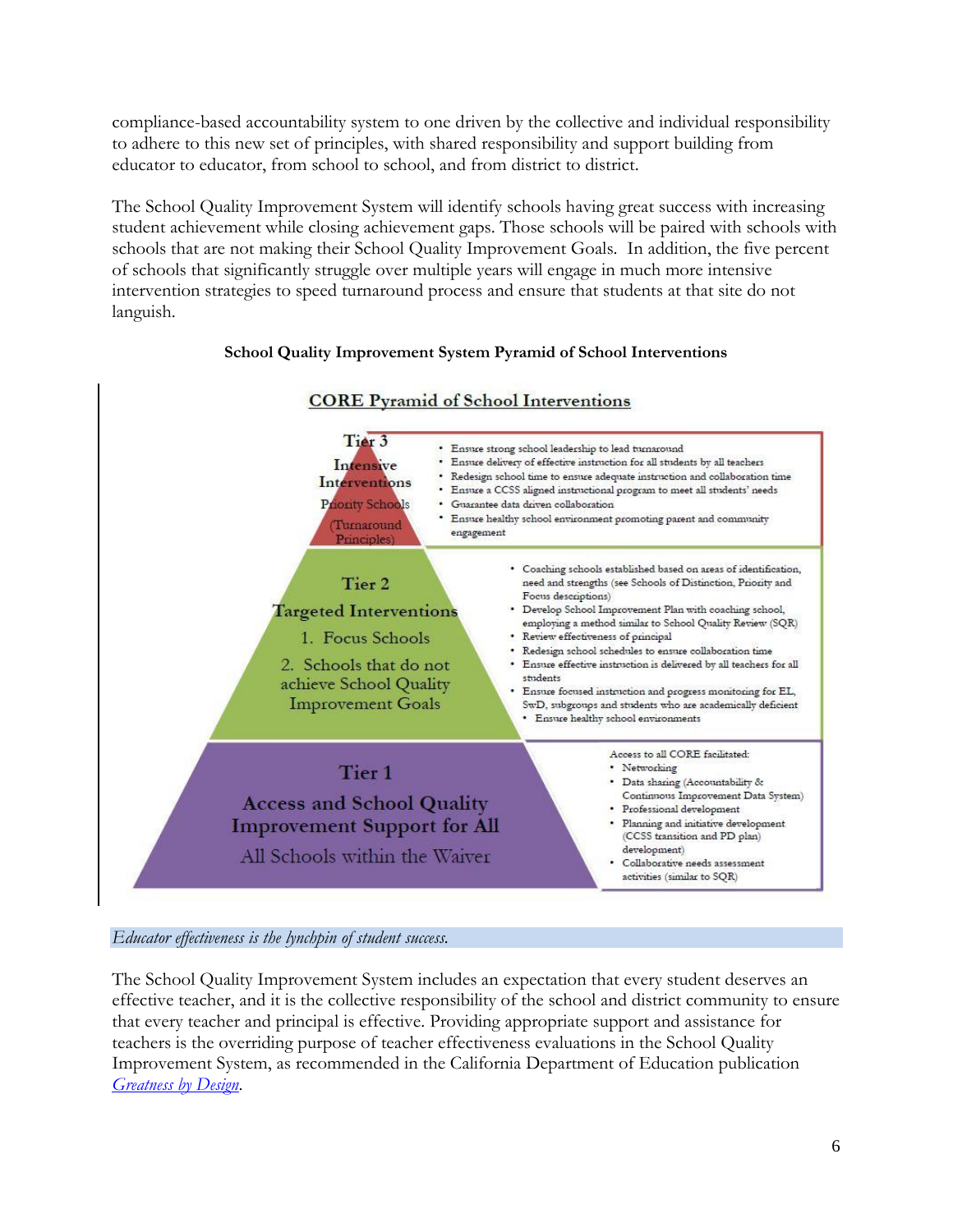As State Superintendent of Public Instruction Tom Torlakson noted in his introduction to *[Greatness](http://www.cde.ca.gov/eo/in/documents/greatnessfinal.pdf)  [by Design](http://www.cde.ca.gov/eo/in/documents/greatnessfinal.pdf)*, "The goal of teaching is learning, so there can be no honest assessment of a teacher's performance without considering what students have learned. Teachers want honest feedback to understand their strengths and focus attention on areas they need to improve."

And, he continued, "Teachers are expected to work hard every day to help students learn many more things than are evaluated on one test. Fairness demands they be evaluated on the sum of their efforts."

Both of these sentiments are evidenced in the School Quality Improvement System as student achievement growth is included as one of multiple measures of evaluating educator effectiveness, but it does not require a one-size-fits-all mandate. The specific way that teacher and principal effectiveness is measured will be different in each LEA participating in the School Quality Improvement System; yet each system will be nested in high-leverage common indicators that exemplify effectiveness, such as instructional collaboration around student achievement. Teacher and principal effectiveness will be supported through the collective network of support fostered by the School Quality Improvement System. LEA's participating in the School Quality Improvement System will collaboratively engage in a three-year teacher and principal effectiveness pilot and implementation timeline.

## **Educator Effectiveness Evaluation Implementation Timeline**



When developing guidelines that incorporate student growth as a significant factor in teacher and principal evaluation systems participating LEAs may choose from two options:

**Option 1 - Student growth integrated through a "trigger" system:** Misalignment between teacher/administrator professional practice and student performance will initiate dialogue to identify why a discrepancy between scores exists, followed by district action in the interest of professional development of the teacher, which could include, among other options, an addendum to the review of professional practice or a one-year improvement plan.

**Option 2 - Student growth as a defined percentage:** Student growth will represent a minimum of 20% of teacher and principal evaluation calculations. Student growth will be calculated using a